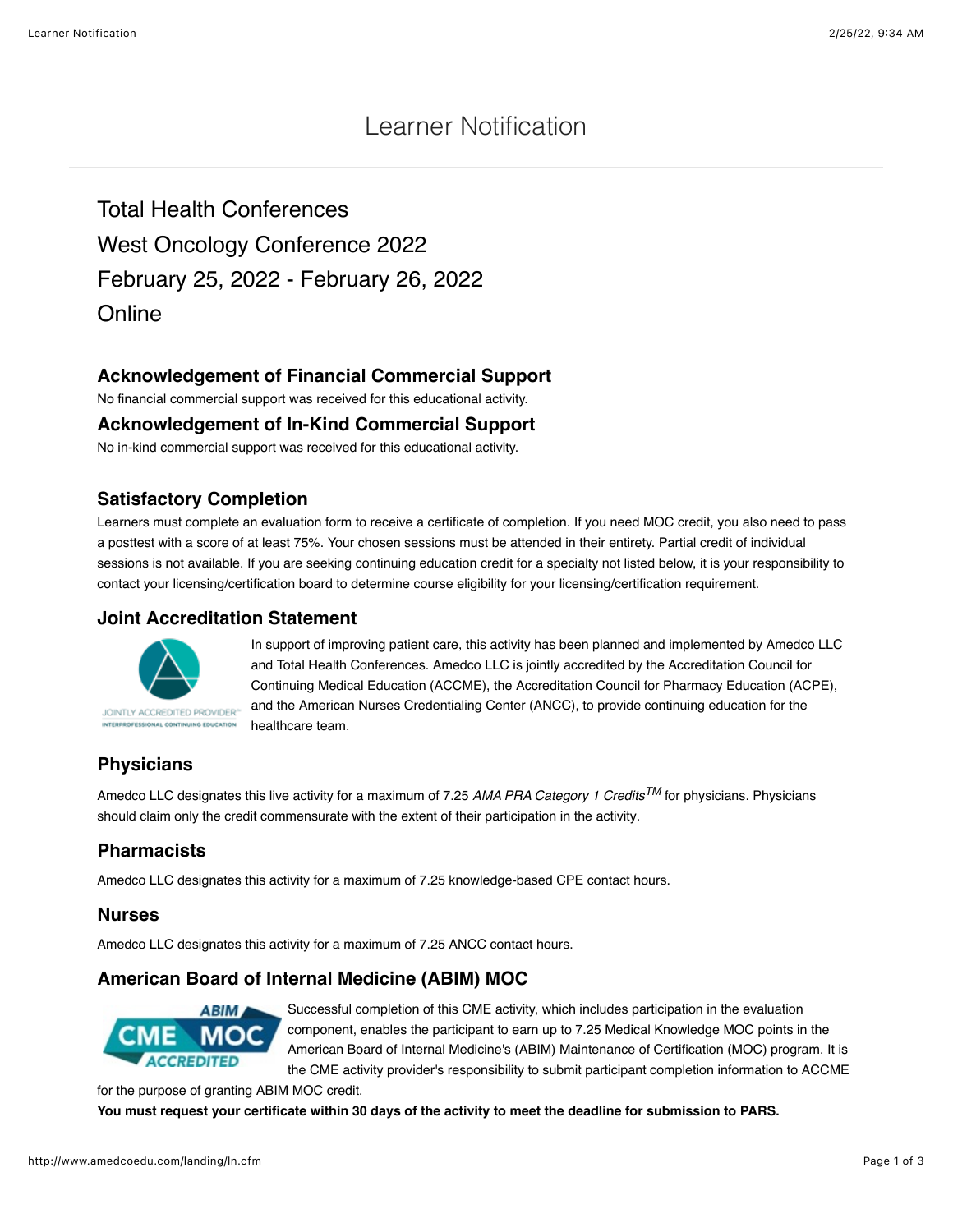## **Objectives - After Attending This Program You Should Be Able To**

- 1. Identify novel targeted and immunologic approaches to therapy for various cancers
- 2. Integrate recent findings on healthcare disparities into optimal therapy selection for individual patients with cancer
- 3. Identify optimal therapies for patients and managing and mitigating side effects

#### **Disclosure of Conflict of Interest**

The following table of disclosure information is provided to learners and contains the relevant financial relationships that each individual in a position to control the content disclosed to Amedco. All of these relationships were treated as a conflict of interest, and have been resolved. (C7 SCS 6.1-6.2, 6.5)

All individuals in a position to control the content of CE are listed in the program book. If their name is not listed below, they disclosed that they had no financial relationships with a commercial interest.

| <b>Name</b>            | <b>Commercial Interest: Relationship</b>                                              |
|------------------------|---------------------------------------------------------------------------------------|
| Jason Astrin           | <b>NA</b>                                                                             |
| Ramakrishna Battini    | <b>NA</b>                                                                             |
| Jason Chandler         | BMS, Karyopharm:Consultant                                                            |
|                        | Amgen:Speakers Bureau                                                                 |
| Satya Das              | Ipsen, Novartis/AAA, TerSera:Consultant                                               |
| Bhagirathbhai Dholaria | Janssen, Takeda, MEI, Pfizer, Poseida, Agiocrine: Research Grant Site Principal       |
|                        | Investigator                                                                          |
|                        | Jazz, Celgene, MJH Bioscience: Consultant                                             |
| Paxton Dickson         | <b>NA</b>                                                                             |
| <b>Michael Farmer</b>  | <b>NA</b>                                                                             |
| Holger Gieschen        | <b>NA</b>                                                                             |
| <b>Richard Gilmore</b> | <b>NA</b>                                                                             |
| <b>Heather Greene</b>  | <b>NA</b>                                                                             |
| Shayma Kazmi           | Merck, Lilly, Neogenomics: Stock Shareholder                                          |
|                        | <b>Foundation One: Consultant</b>                                                     |
| Nancy Long             | <b>NA</b>                                                                             |
| Aimee Martin           | Caris Life Sciences: Consultant                                                       |
| Van Morris             | Pfizer:Research Grant Overall Principal Investigator                                  |
|                        | Bristol Myers Squibb, BioNTech, EMD Serono, Novartis, Bicara:Research Grant Site      |
|                        | Principal Investigator                                                                |
|                        | Bicara:Scientific/Medical Advisory Board Member                                       |
| Elizabeth Ott          | Pfizer:Consultant                                                                     |
| Jason Porter           | Bristol Myers Squibb: Speakers Bureau                                                 |
|                        | Bristol Myers Squibb, Novartis, Jazz Pharmaceuticals, Astra Zeneca:Scientific/Medical |
|                        | <b>Advisory Board Member</b>                                                          |
| Sylvia Richey          | <b>NA</b>                                                                             |
| <b>Brian Rini</b>      | Merck, BMS, Pfizer, Exelixis:Consultant                                               |
| Lee Schwartzberg       | Amgen:Research Grant Overall Principal Investigator                                   |
|                        | Amgen, Pfizer, AstraZeneca, Genentech, Helsinn, BMS, Myriad, Spectrum, Napo, Puma,    |
|                        | Novartis, Helsinn:Consultant                                                          |
|                        | Exact Sciences, Sanofi Genzyme: Scientific/Medical Advisory Board Member              |
|                        | Merck, Pfizer:Speakers Bureau                                                         |
| <b>Brad Somer</b>      | <b>NA</b>                                                                             |
|                        | Bristol Myers, Genomic Health, Bayer, Natera, Seattle Genetics, Exelixis, EMD Serono, |
|                        | Immunomedics, Aveo, HMP Global, Eisai:Consultant                                      |